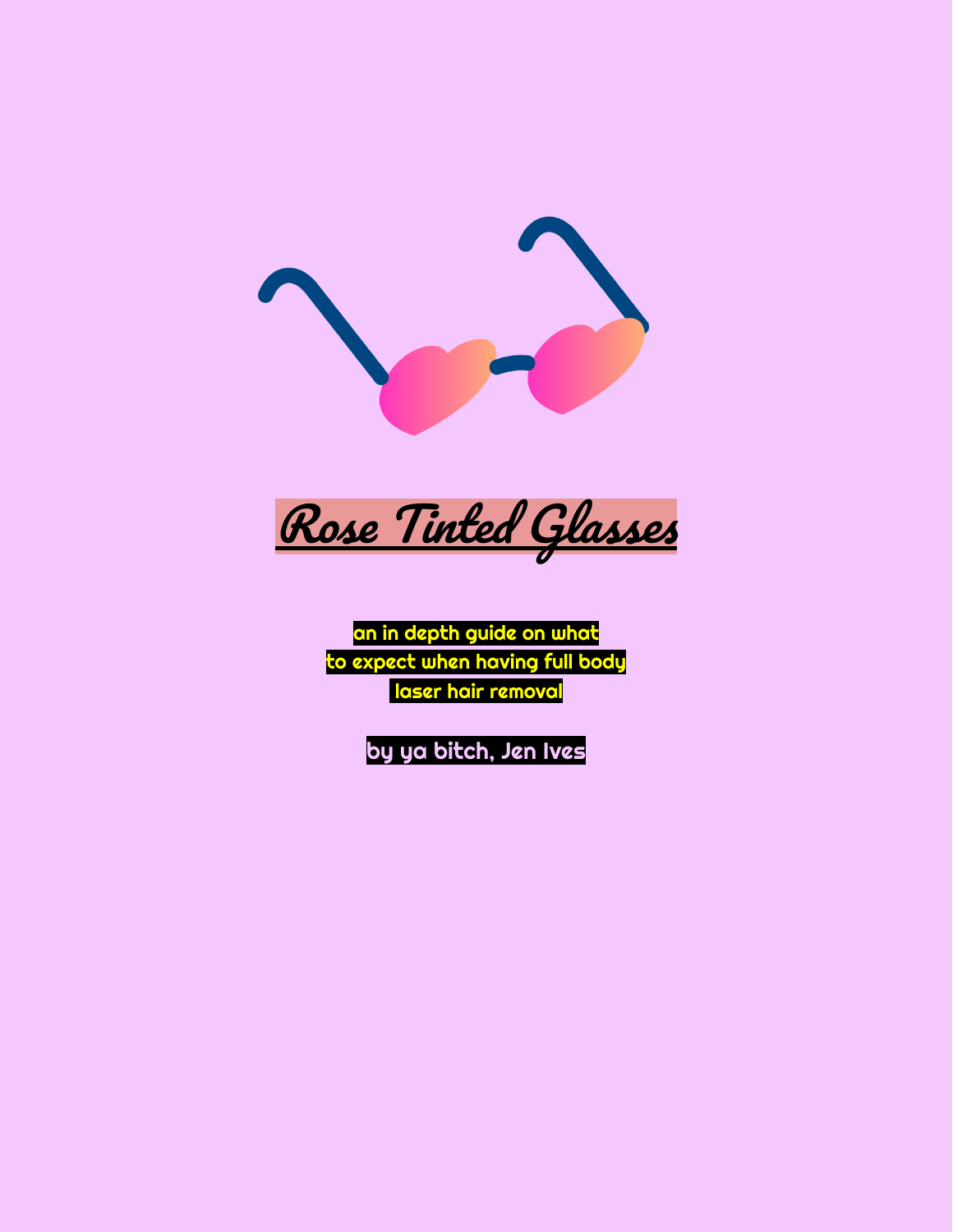## Introduction

One of the first things she asks you to do is put on a pair of literal rose tinted glasses. Apparently, they're specially designed to protect your eyeballs from the totally safe, not at all scary pulsing laser that's about to systematically destroy next to every hair follicle on your body, permanently. I don't know how it works, but it does seem to. I keep my eyes closed as well as having the glasses on, not for safety - but dignity.

I've lost track of exactly how many sessions I've had at the time of writing. Lockdown sort of messed it up, meaning I essentially had a year off. We call it The Hairy Year. Actually, we don't discuss it at all. It's too traumatic. What year off?

I'm not naked, but I get the impression most people are at this point. I get this impression because once, a different clinician, told me that most people get naked at this point. I'm pretty much there - I've got my bra off, which is easier for me since I got a nice pair of big unnaturals from down the old bodily mutilation centre (not my words, but the words of Gender Critical Activists across the UK). I've just opted to keep my knickers on because I don't see the point in taking them off until I absolutely have to (this is a philosophy I've lived by my entire adult life. I wouldn't call myself a "never nude" - but my mother says I came out with her large intestine wrapped around my crotch like a makeshift sarong).\*

The clinician has kind eyes, and I imagine an entire kind face to match - but I can't see it under the mandatory face mask she wears every session. She drapes a small towel over me and starts to mark me up.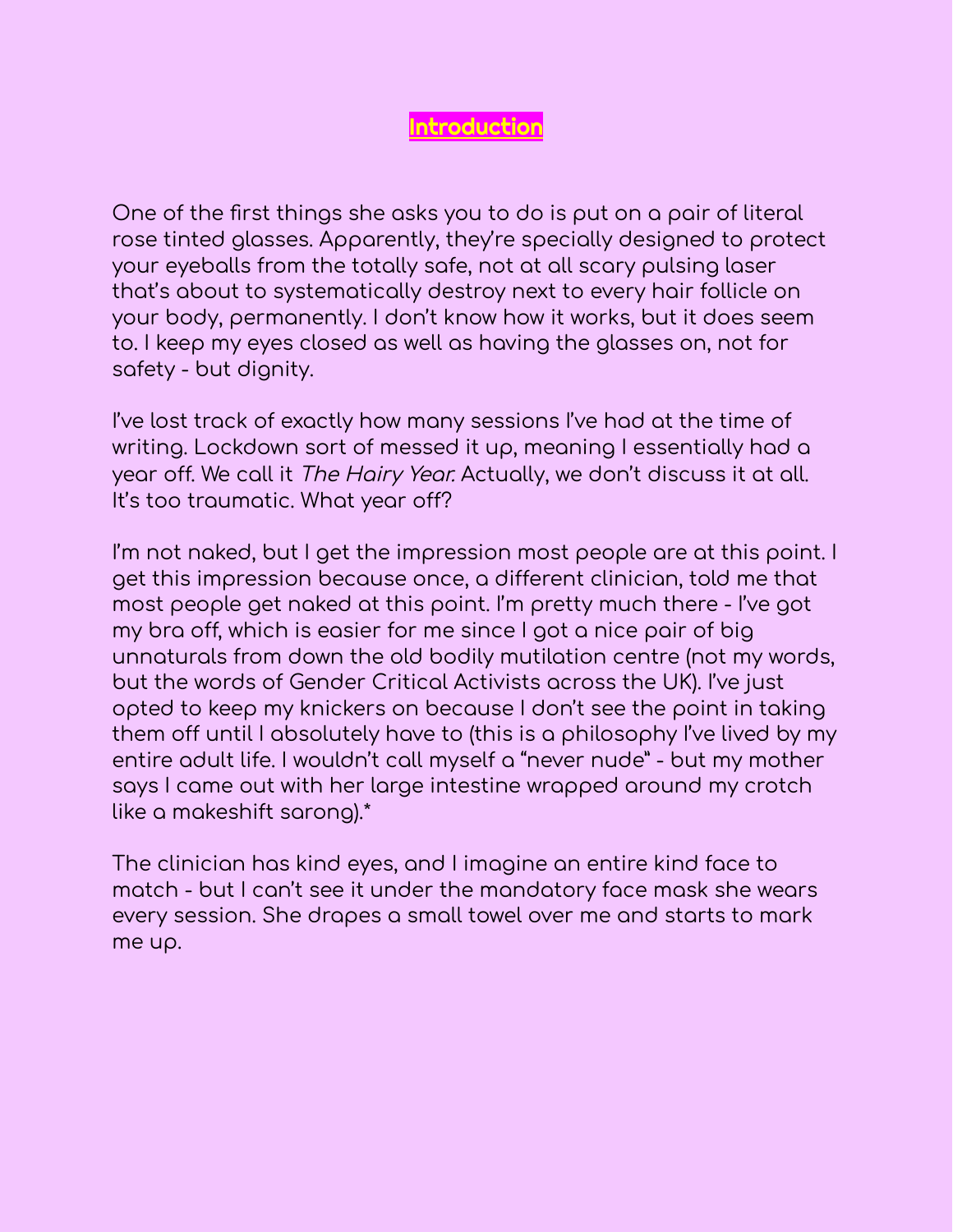

I've been drawn on a lot over the past year. Having had both breast augmentation & an open rhinoplasty - I can confirm that they do indeed draw all over you like in an episode of Nip/Tuck\*\*.

Laser hair removal clinicians draw on you with a white eyeliner pencil, which is good for the white eyeliner pencil market seeing as white eyeliner pencil went out of style fifteen years ago. They mark out the areas they need to laser as they go, so they don't get confused and end up lasering the same area twice - which as I understand would result in instant death.

It's hard not to feel like a corpse on an autopsy table at this point because you are lying on an autopsy table (they call it a massage bed, but they aren't fooling me). There's one of those bendy ring lights above you that they can move closer for a more in-depth look at your fingers and notice there's a little piece of paper lodged under your finger nail which may or may not reveal more details about your killer (Twin Peaks reference). And the way she roughly draws a Y shaped line onto your chest reminds you of that photo you once saw online of John F. Kennedy shortly after being assassinated by Lee Harvey Oswald from the book depository / a second gunman / a mysterious old lady / a time traveller / a trained dachshund (depending on what you believe) - the photo where he's on an autopsy table and his chest is opened up.

I tell the clinician that I feel like a poster of a cow in a butcher shop. You know the one - with all the different markings outlining the different cuts of meat. She laughs literally out loud and has to stop her sketching to compose herself. She tells me that no one's ever said that before and to be honest, I find it hard to believe. Then again, I am extremely witty. I then tell her she should get one of those posters for the room, but it doesn't get as big a laugh. I always mess up on the topper. Quit while you're ahead, Jen.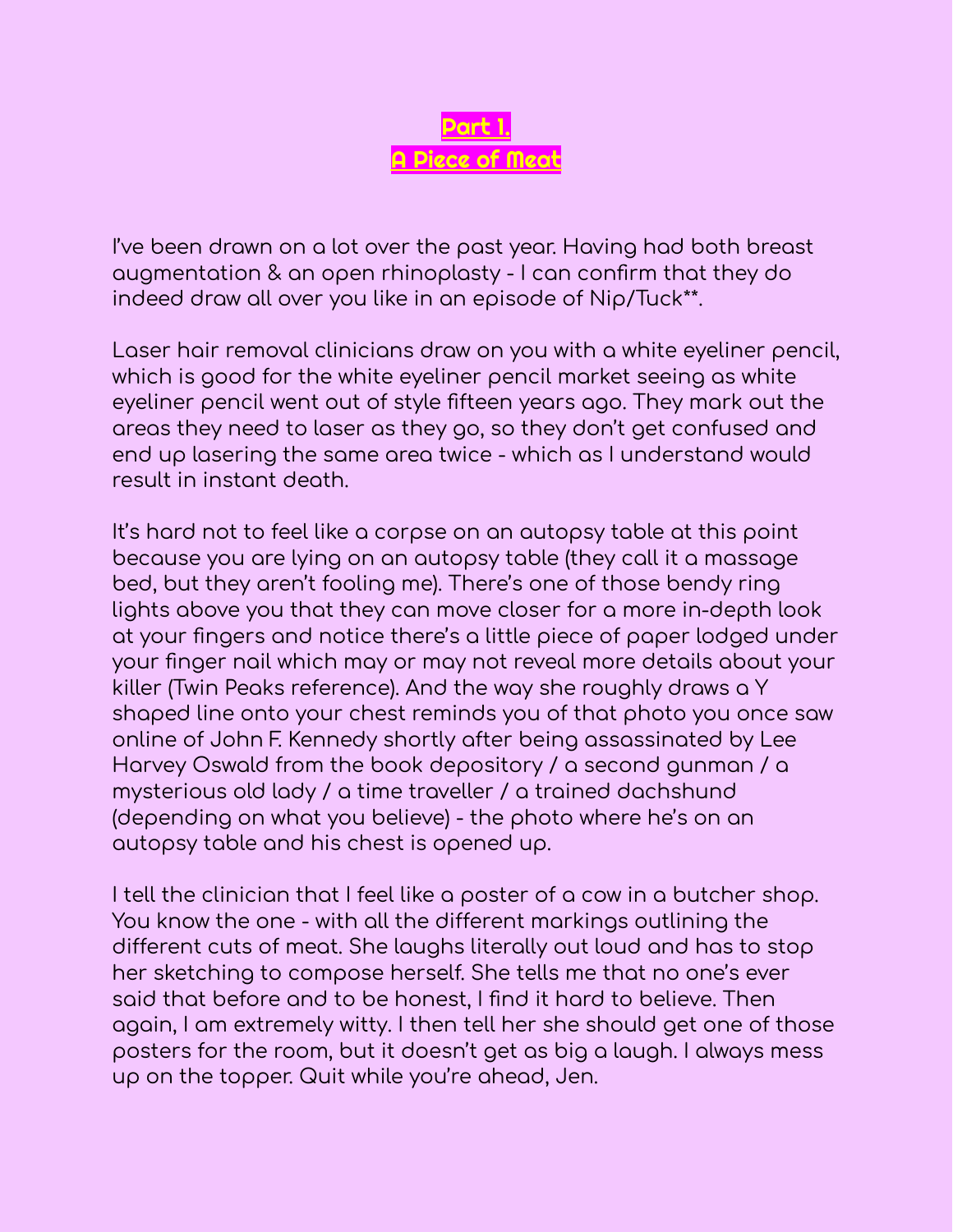

Sometimes I say weird things on the table. The thing is, when you're having full body, and your body is quite full - it can take a while. It can actually take about three hours. I'm pretty sure my breast augmentation surgery took less than three hours.

I'm pretty good at small talk, generally. Hell, I'm good at big-talk. I'll take any size talk you got - talking is my job, afterall. But also, context is important. And as it turns out, I'm no Fran Lebowitz when there's someone essentially electrocuting me one thousand times an hour.\*\*\*

On my first session, I asked the clinician to "make me <sup>a</sup> dolphin". It made sense in my head - to me, when I think of dolphins, I think of their smooth hairlessness. I think of their grace, elegance & high intellect. I think of their willingness to sometimes save drowning humans. I think of their much observed bullying nature, often inflicting physical torture upon other, smaller sea animals. I think of their sexually deviant behaviours which have shocked many - and then I realise that yes, it is a weird thing to say. Dolphins are fucking monsters. I'm not a monster. I hope this clinician doesn't think I'm a monster.

At the time of writing this, there has been another "trans controversy". This time, taking the form of a Wi Spa Protest. In America (land of the free, home of the brave, holiday spot of the weird Disney family who live down the road) there was an uproar about a pre-operative trans woman apparently "exposing themselves" in a changing room. Again, at the point of writing this, it isn't confirmed that there even was this apparent trans woman. The spa in question welcomes trans clients, and is aware of them.

As a trans woman with a dick (attached), I have a deep seeded anxiety about accessing public services - swimming pools, gyms, massage parlours, doctors offices, libraries (ok, not libraries - but I still wouldn't get naked in one). Trans people feel excluded from these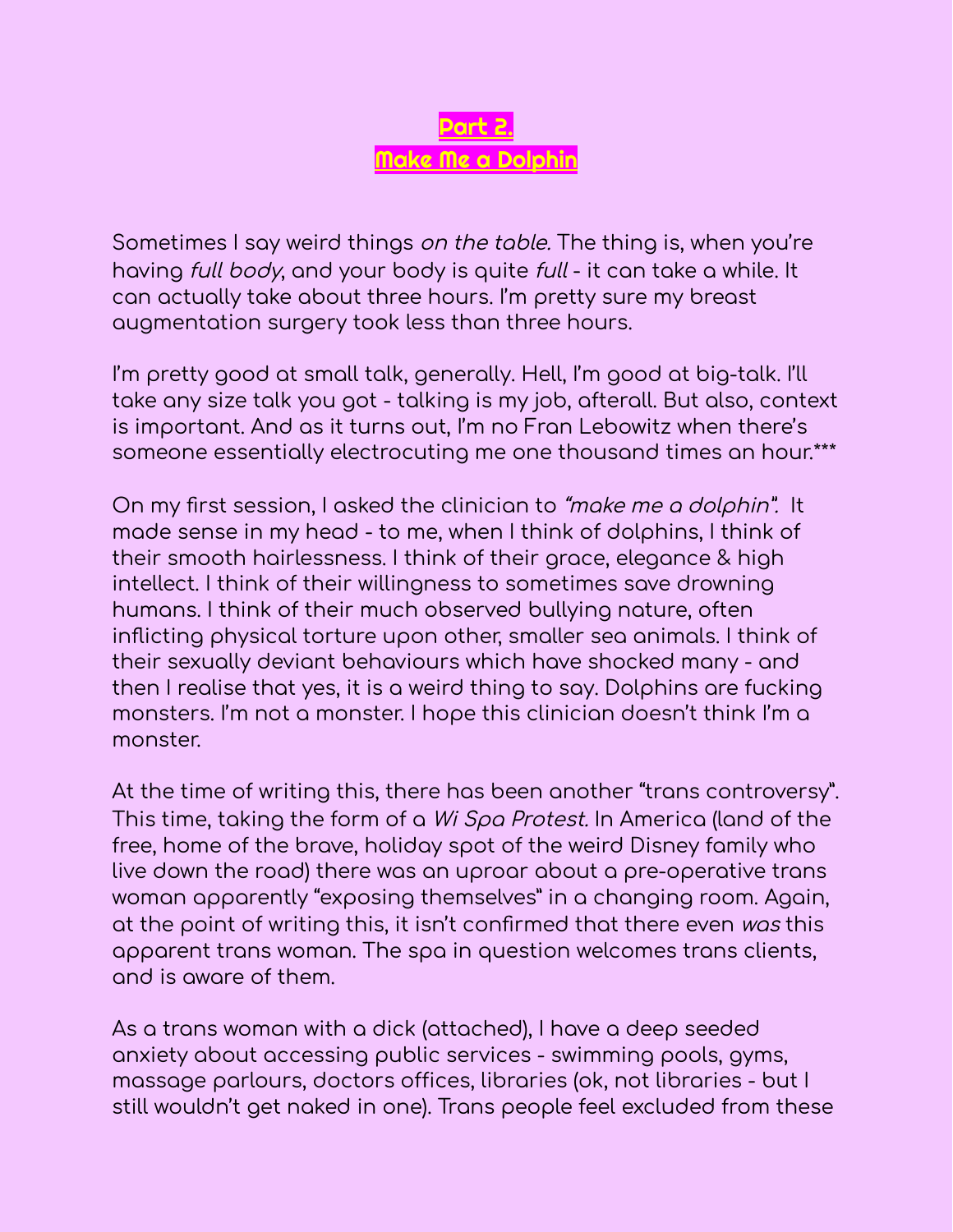spaces because we know that certain members of the general public are uncomfortable with our bodies. There is a huge pressure on trans people to conform to a body image that makes cisgendered people comfortable. I sometimes wonder how many people go through with SRS (sex reassignment surgery) for this exact reason. Personally, I fall into the camp of trans women who have a discomfort with their genitalia, however I wouldn't say it's enough to want to surgically alter it (and if you think that you should have to to really "be" trans, I need you to look up how expensive, dangerous, intrusive, painful & debilitating it is first. By reducing the trans experience to something as meaningless as a surgery, you're discounting the past decade of a life). I feel like I've surgically altered all the bits I wanted to so I could live my life in a way in which I feel comfortable. Does that mean I shouldn't be allowed in a spa?

And because I'm aware of this innate discomfort a lot of cis people have with trans bodies, being this exposed in front of one is difficult for me. I know that at some point soon, I'm going to have to remove my knickers and let this cisgendered woman I barely know see the parts of myself I hide every day. And I'm not talking about my blowhole.

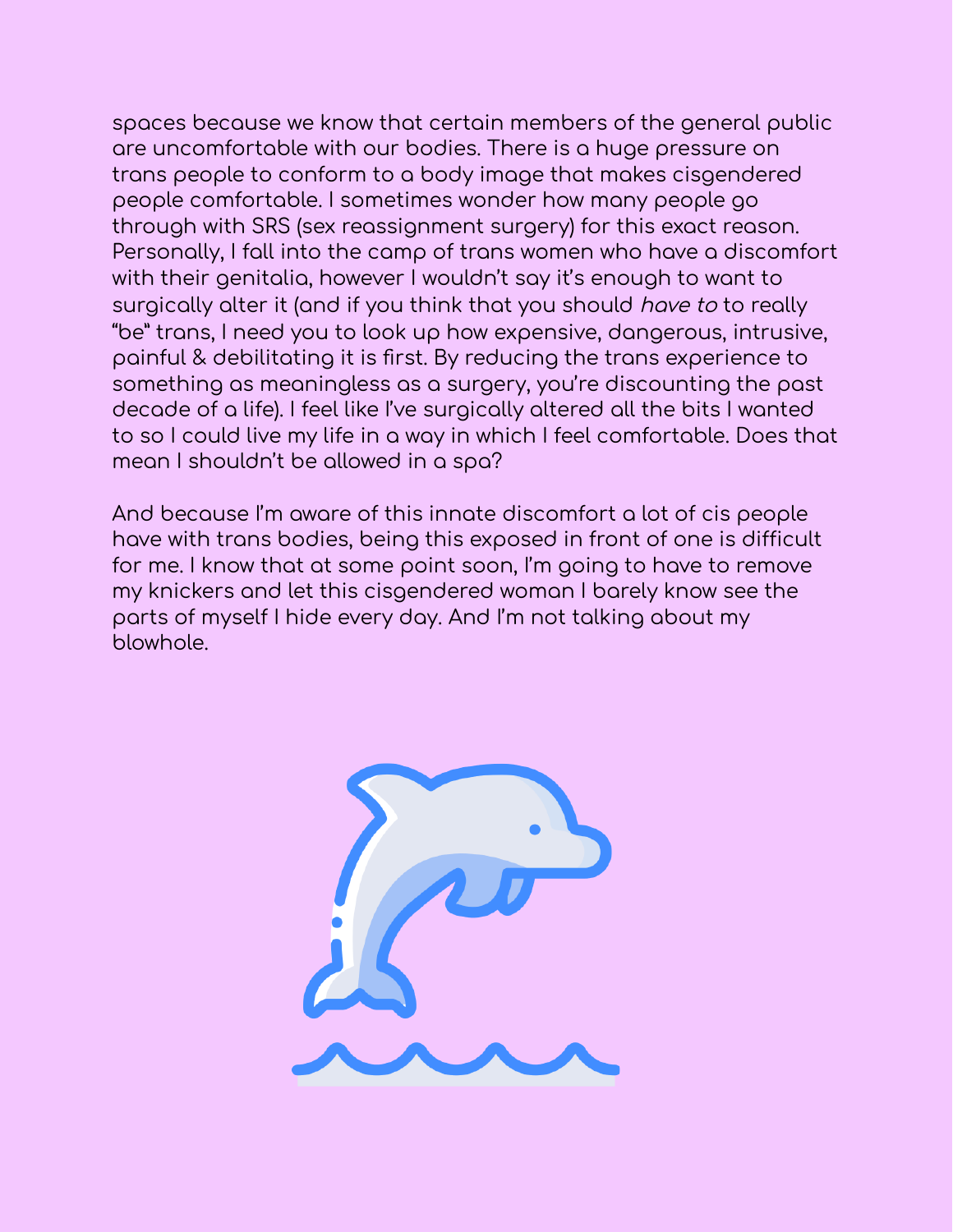

Laser hair removal hurts. It's not unbearable pain, but it's an unrelenting discomfort (my old nickname at school). What's more, I requested to have the machine turned up to its legal limit because I aint here to fuck around. I want my body hair GONE. For good. Forever. In fact, my clinician told me that I am one of their least flinchy clients! I told her that they ought to put up a little shrine of my face with "least flinchy client" underneath, but she didn't reply.

The reason I don't flinch isn't because it doesn't hurt. I *do* feel, I am human after all. The reason I don't flinch is because every zap of that machine signifies another tangible step closer to bodily comfort. Also, I'm hard as fuck.

Or at least I think I am. Because what's coming now is that the clinician is going to ask me to take off my knickers. See, if you ask for the full body, they're going to give it to you. And that includes the perineum, which on my first visit I was completely ignorant of. The first clinician I had asked me "are you having full body?" to which I answered "yes please". Then she asked "Perineum as well?" and I was like "Didn't I just say FULL BODY? ARE YOU PAYING ATTENTION, DAMMIT?" to which she had me flip over, and proceeded to pull both my bum cheeks apart and zap my actual anus. If you take one thing away from this thing - perineum means bumhole.

In a way, that alarming experience was good for me - because it metaphorically pulled the plaster off. These days, I'm pretty ass-hole confident. I know when the perineum session is coming up, and I flip over accordingly. I even pull my own bum cheeks apart... (just like a big girl!). Really, it ain't no thing - we've all got an ass-hole (just like an opinion, am I right?)

One thing we don't all have, though, is a dick.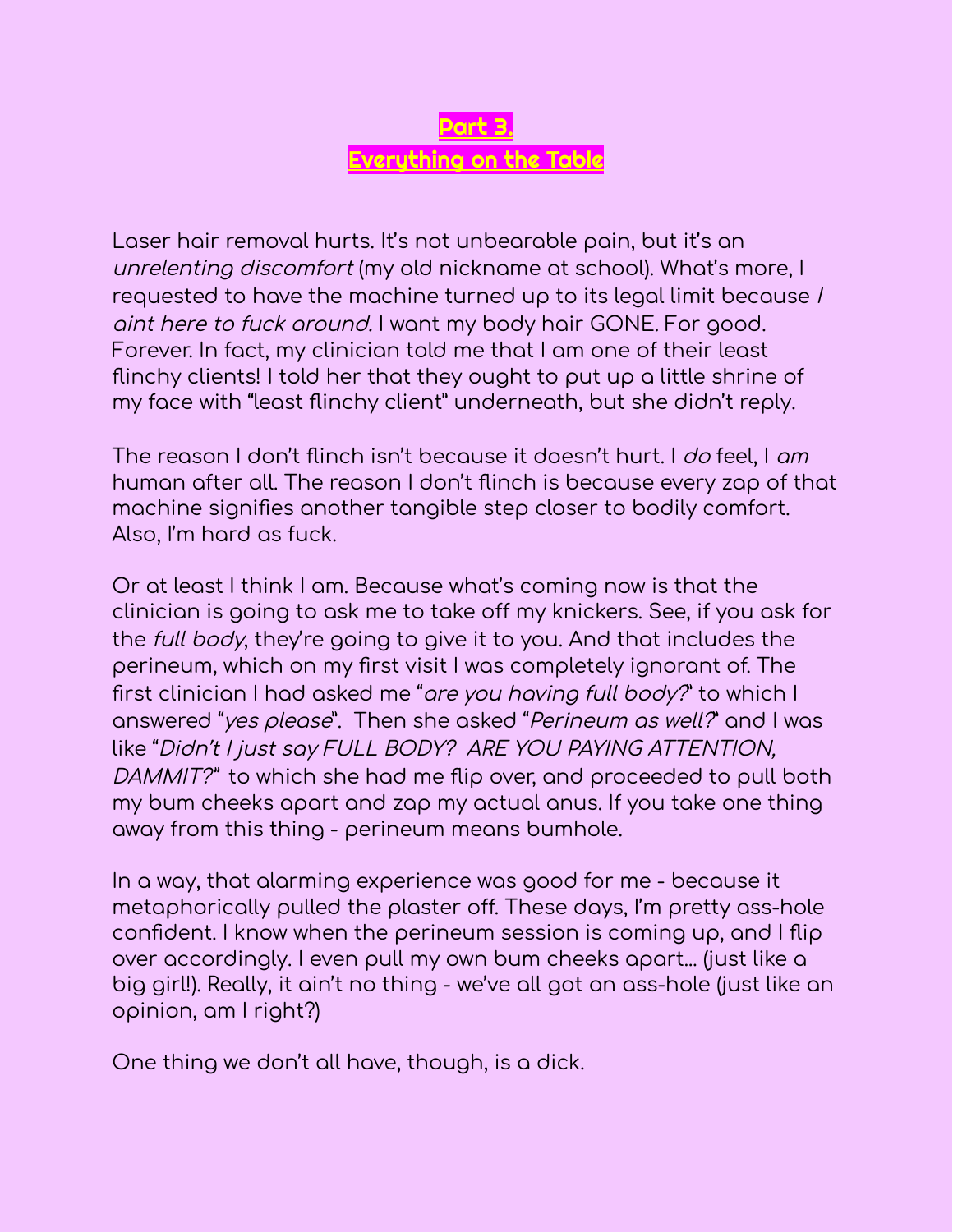The woman who does my laser hair removal is really kind. She's nothing if not professional. She strives to make me feel comfortable, and is unflinchingly matter of fact with everything that's going on. But the first time she was my clinician, I had to ask her if she knew I was trans. She said she did, and that it was in my notes because I told the clinic when I booked the appointment and when I signed in at reception and also once before when I entered the room like 2 minutes ago.

So, my knickers are about to come off - and now I'm thinking: Ok, she knows I'm trans - but does she know what that means? Does she assume I've had the surgery? Will she be uncomfortable if she sees my dick? Hell, it makes me uncomfortable. Maybe this isn't what she signed up for when she agreed to take on trans clients.

I feel shame, and I feel guilt. I don't really want to be here, but I have to be. I don't want her to have to be here, but she has to be. Every day I see a new story online about how trans women are trying to infiltrate and deceive. The stories and debates imply that we have ulterior motives, and are perverts. Is that what my clinician thinks? Does she wish she didn't have to deal with me? I think about that much publicised story about the trans woman in America who insisted that a waxing parlour touch her genitals. Is that what the clinician thinks of me? God, maybe she's gender critical. Maybe by day she helps trans women to be dolphin-smooth, and then by night takes to the forums to slag us all off and share the photos of us in vulnerable positions. Would it be better if I just killed myself?

I breathe, because I forgot that I was supposed to. I try to centre myself, and try to move past the shame cycle I've fallen into. I lift up my genitals, and I let her do what she does.

I remember that this isn't going to go on forever, and that one day I won't have to come here anymore. I close my eyes tightly beneath the rose tinted glasses on my face, and I imagine myself in a low cut bikini - standing by the pool, hairless like a sexy dolphin.

With a towel wrapped around my waist.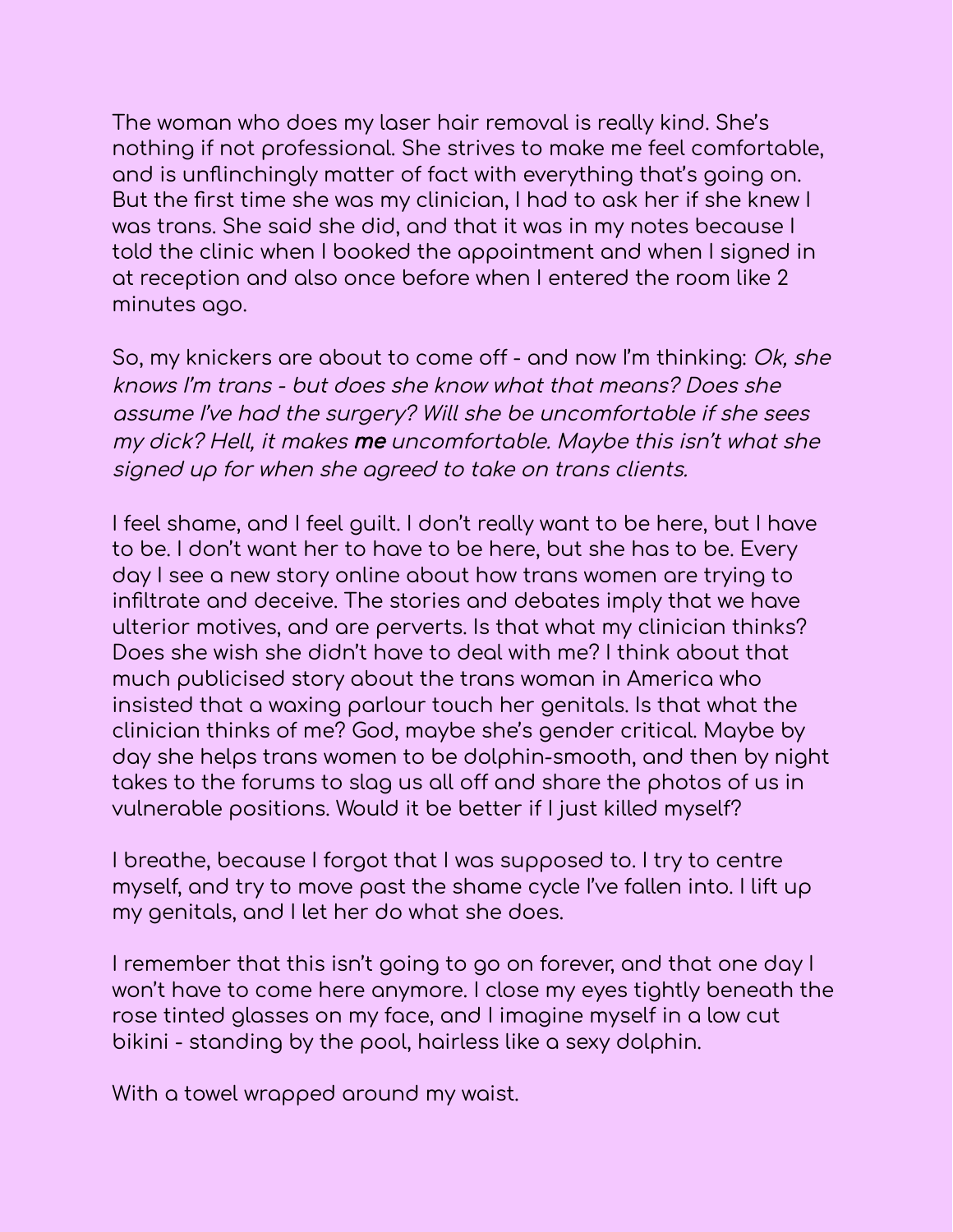Written by Jen Ives.



Footnotes:

\* full disclosure, I was adopted. I actually have no real stories about my birth, and have never met my birth-mother (unless you count slithering out into a bucket before being carted off to the orphanage as a meeting). I'm only telling you this because I want you to understand how much of a dilemma it was for me to approach that bit about my mother's small intestine. I think it's a funny image which gets a point across - but I felt like a fraud as I wrote it. An adoptive fraud. Anyway, you can keep reading now.

\*\* a really, really old TV series about plastic surgery that you are probably too young to remember. It wasn't good, but it had some spicy moments.

\*\*\* I'm also not transphobic. Sorry gals, I actually quite like Fran for a lot of reasons. I've read Metropolitan Life. As a feminist, I admire her unwavering outspokenness and defiant image. As a trans woman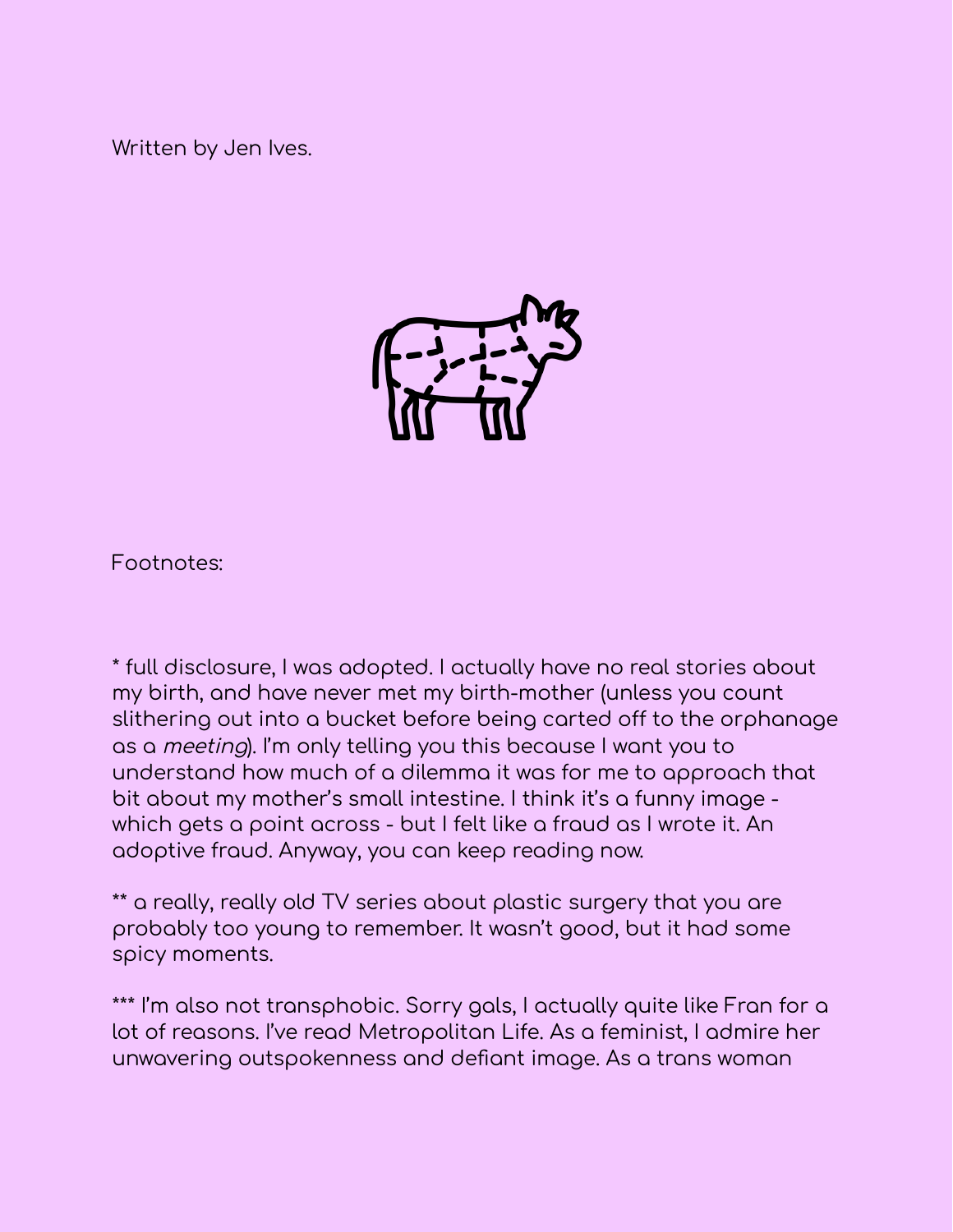though, it does bum me out how little she seems to have bothered to give it any proper, nuanced thought. Cool jackets though. Some closing words by Jen Ives:

Thanks so much for taking the time to download and read this thing. I don't know what it is - maybe a pdf. pamphlet? An essay? Who cares, it's 2021 - things don't need names anymore. It's a story.

If you are someone who has considered getting laser hair removal, I hope this piece hasn't put you off in any way. A lot of people don't have the same anxieties as me, and this was just an attempt to communicate some of them to you. In truth, having it done has been a hugely liberating experience - and I am now more body confident than I ever have been. And I'm sure you will be too, if you do it.

Jen x



Jen Ives is a stand up comedian & writer from London. She has written for E4, Dave, The Skinny, Funny Women, Award Winning Podcast "SeanceCast" and been featured in The New York Times and other stuff.

You can follow Jen on twitter [twitter.com/jenivescomedian](http://twitter.com/jenivescomedian)